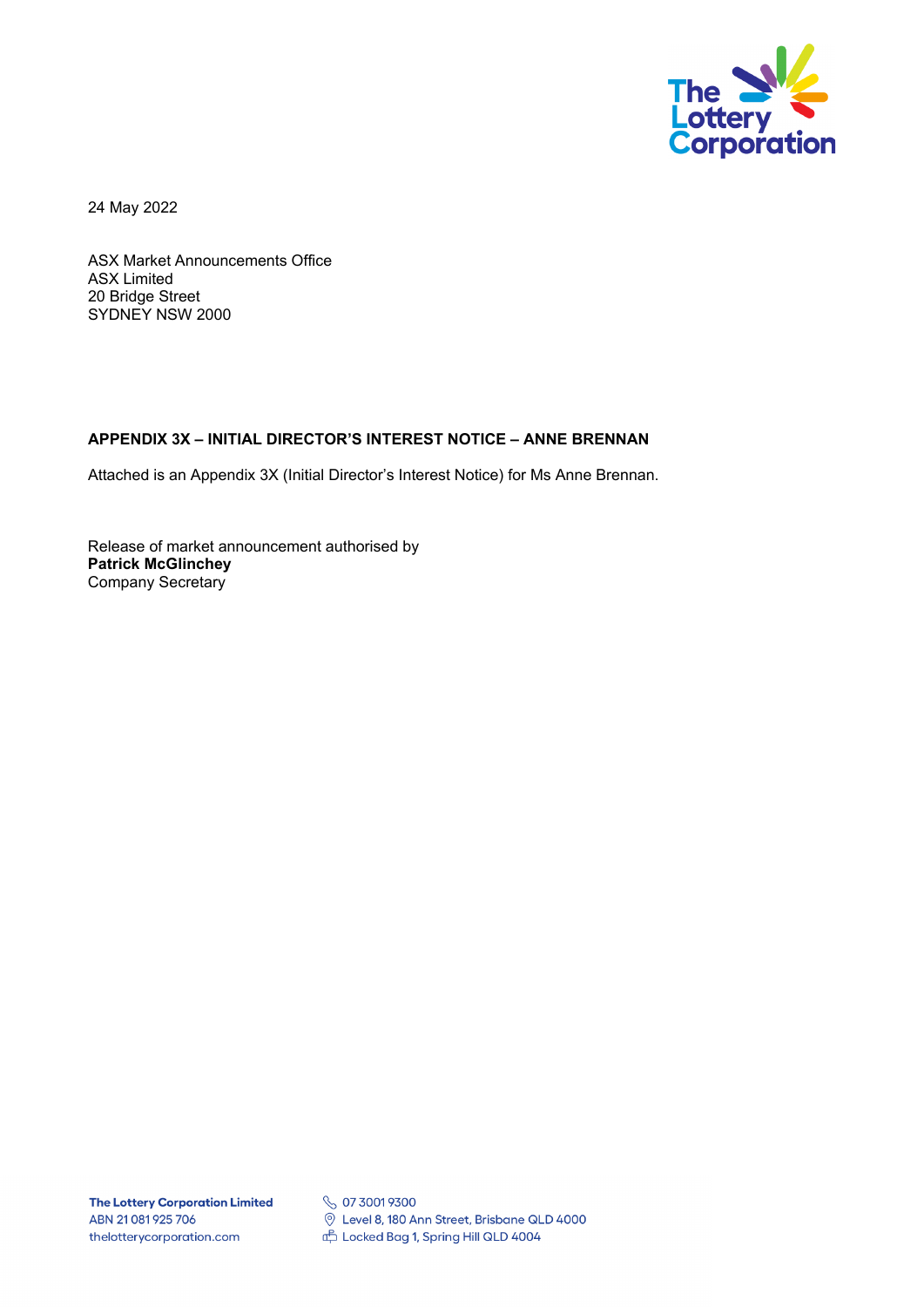*Rule 3.19A.1*

# **Appendix 3X**

## **Initial Director's Interest Notice**

*Information or documents not available now must be given to ASX as soon as available. Information and documents given to ASX become ASX's property and may be made public.*

Introduced 30/9/2001.

| Name of entity The Lottery Corporation Limited |
|------------------------------------------------|
| <b>ABN</b> 21 081 925 706                      |

We (the entity) give ASX the following information under listing rule 3.19A.1 and as agent for the director for the purposes of section 205G of the Corporations Act.

| <b>Name of Director</b> | Anne Brennan |
|-------------------------|--------------|
| Date of appointment     | 20 May 2022  |

## **Part 1 - Director's relevant interests in securities of which the director is the registered holder**

*In the case of a trust, this includes interests in the trust made available by the responsible entity of the trust*

Note: In the case of a company, interests which come within paragraph (i) of the definition of "notifiable interest of a director" should be disclosed in this part.

## **Number & class of securities**

Nil

<sup>+</sup> See chapter 19 for defined terms.